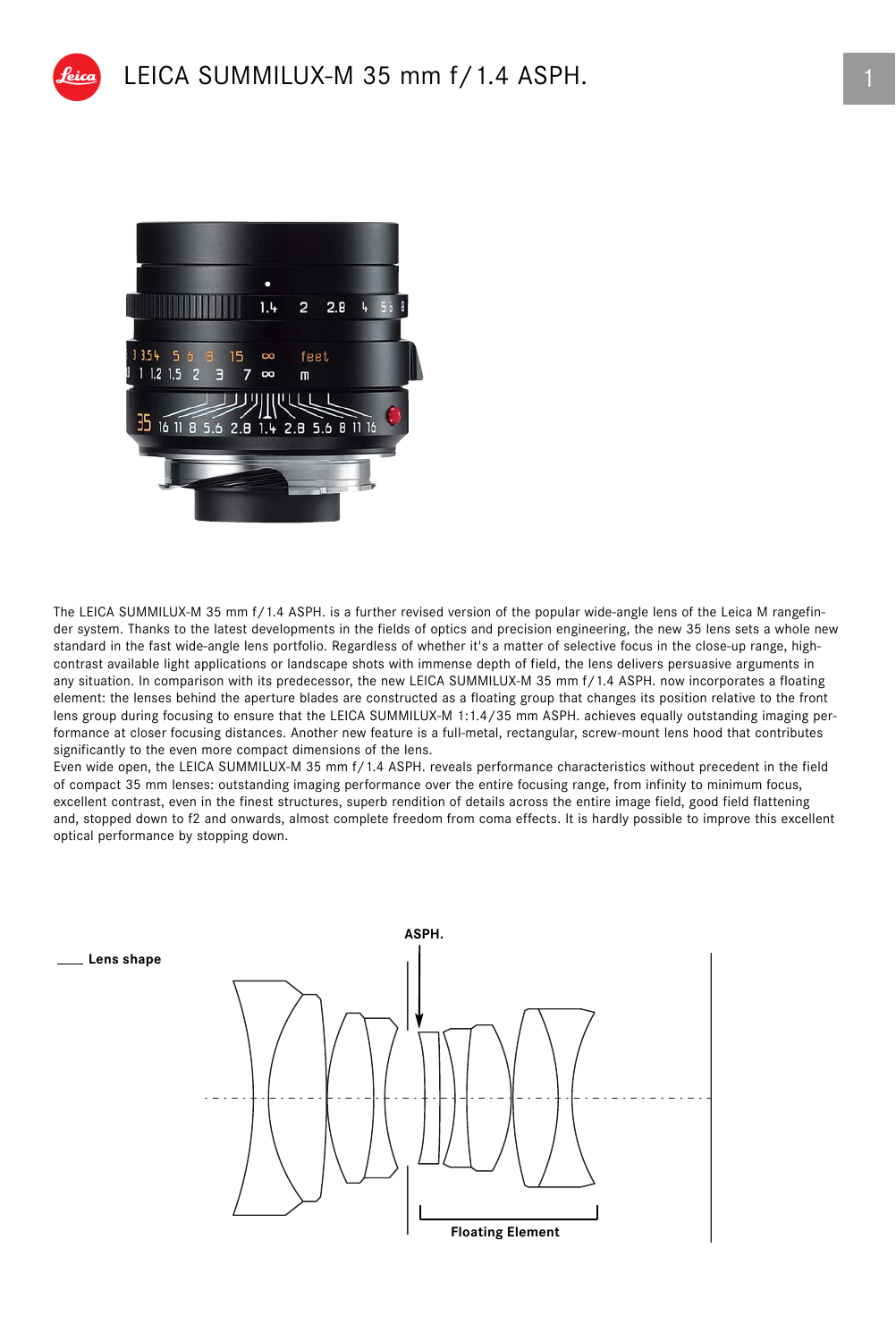

Π

**Engineering drawing**

| <b>Technical Data</b>                          |                                                                                           |  |  |  |  |
|------------------------------------------------|-------------------------------------------------------------------------------------------|--|--|--|--|
| Angle of view (diagonal, horizontal, vertical) | for 35 mm (24 x 36 mm): 63°, 54°, 37° / for M8 (18 x27 mm): 50°, 42°, 28°                 |  |  |  |  |
| Optical design                                 | Number of lenses / groups: $9/5$                                                          |  |  |  |  |
|                                                | Focal length: 35.6 mm                                                                     |  |  |  |  |
|                                                | <b>Position of entrance pupil:</b> 16.6 mm (from apex of 1st lens element)                |  |  |  |  |
|                                                | <b>Focusing range:</b> 0.7 m to infinity                                                  |  |  |  |  |
| <b>Distance setting</b>                        | <b>Scales:</b> Combined meter / feet graduation                                           |  |  |  |  |
|                                                | <b>Smallest object field:</b> 418 x 626 mm (for 35 mm), 313 x 470 mm (M8)                 |  |  |  |  |
|                                                | Largest reproduction ratio: approx. 1:17.4                                                |  |  |  |  |
| Aperture                                       | <b>Setting / Function:</b> With click-stops, half values available                        |  |  |  |  |
|                                                | Lowest value: 16 / Number of blades: 9                                                    |  |  |  |  |
| <b>Bayonet</b>                                 | Leica M quick-change bayonet with 6 bit lens identification bar code for digital M models |  |  |  |  |
| Filter mount/Lens hood                         | Internal thread for screw-on filters size E46, non-rotating / Snap-on type (supplied)     |  |  |  |  |
| Dimension and weight                           | <b>Length:</b> approx. $46 / 58$ mm (with/without lens hood)                              |  |  |  |  |
|                                                | Largest diamater: approx. 56 mm                                                           |  |  |  |  |
|                                                | <b>Weight:</b> approx. $320$ g                                                            |  |  |  |  |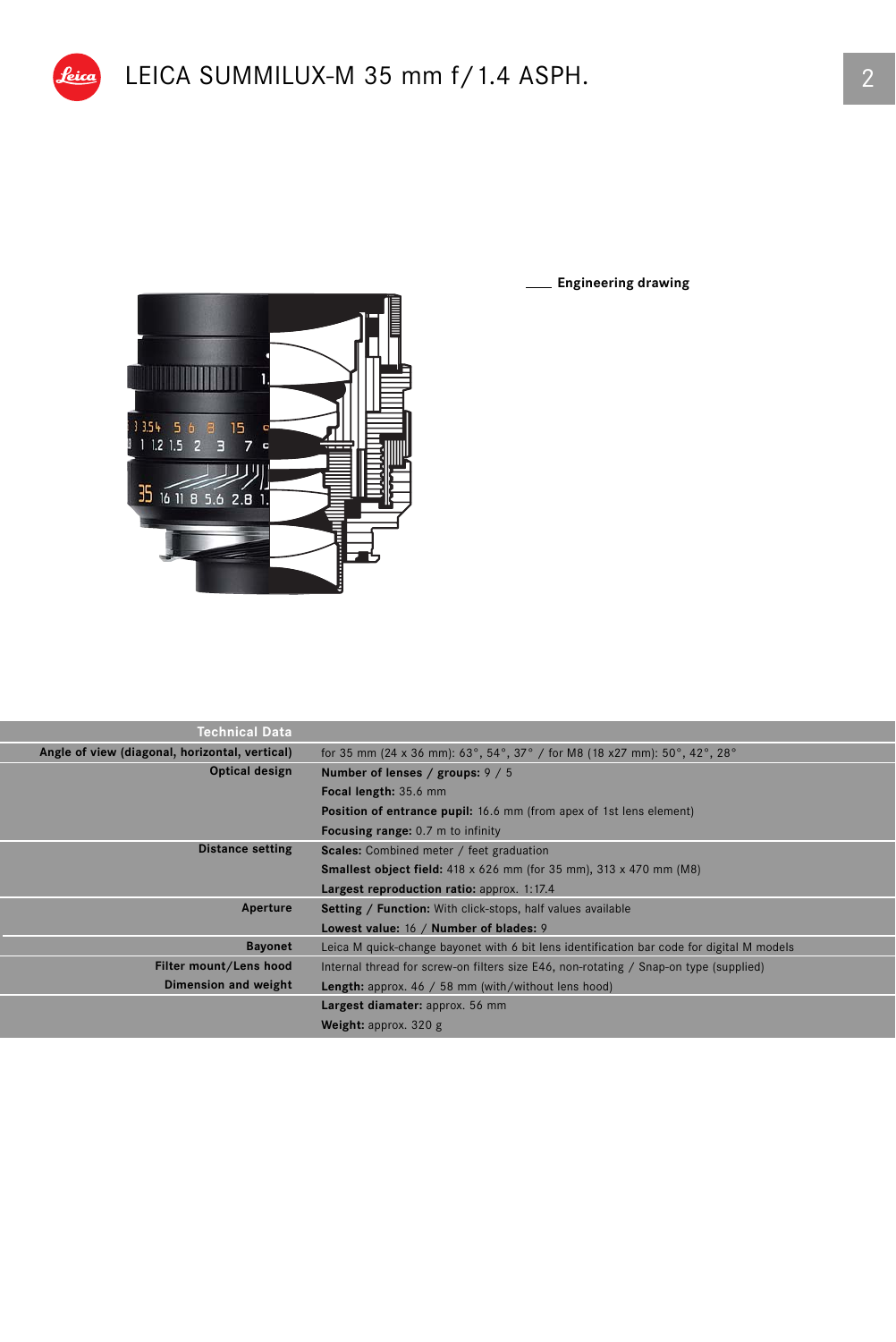## **MTF graphs**







The MTF is indicated at full aperture, at f/2.8 and at f/5.6 at long taking distances (infinity). Shown is the contrast in percentage for 5, 10, 20 and 40 lp/mm accross the height of the 35 mm film format, for tangential (dotted line) and sagittal (solid line) structures, in white light. The 5 and 10 lp/mm will give an indication regarding the contrast ratio for large object structures.The 20 and 40 lp/mm records the resolution of finer and finest object structures.

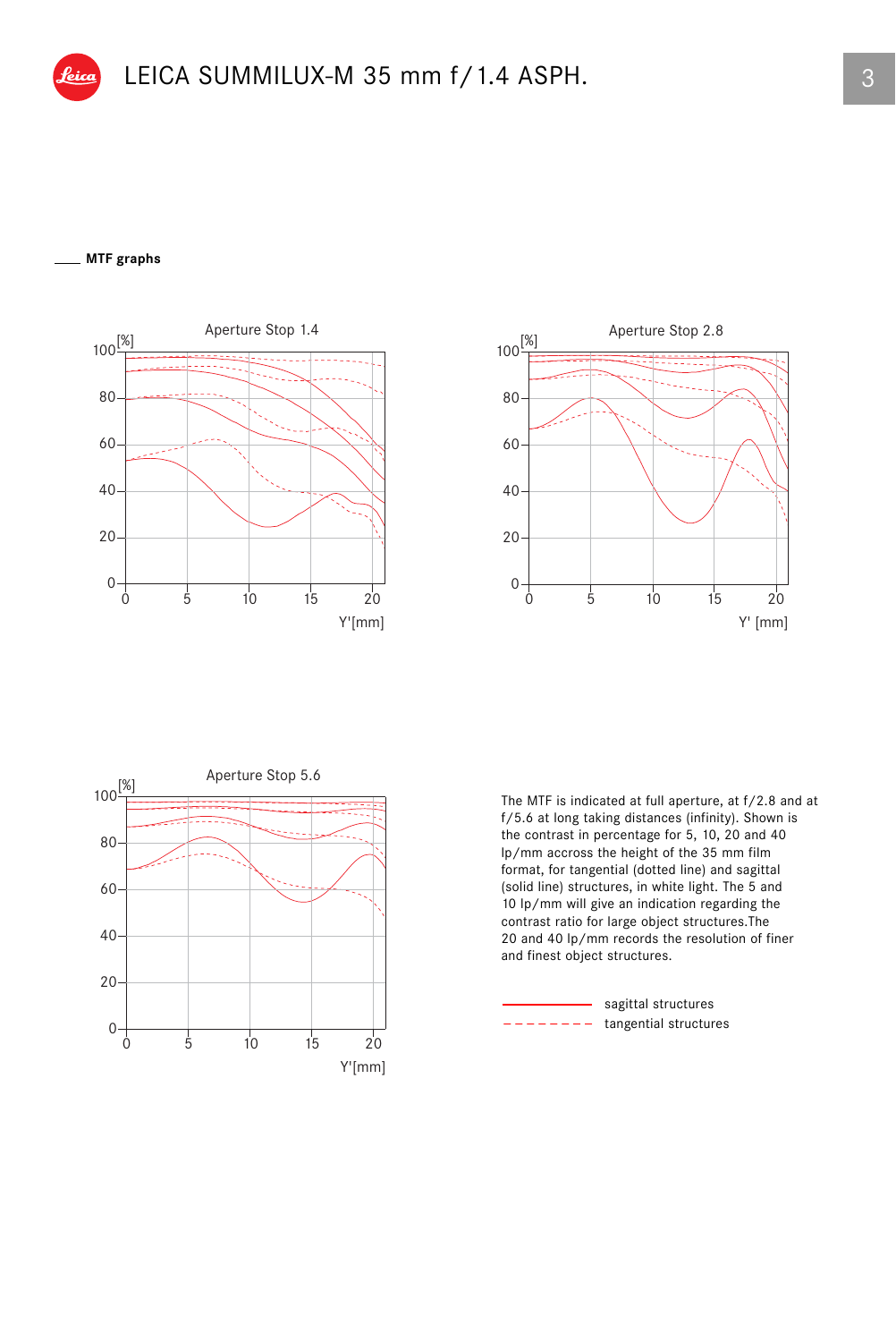

## **Distortion**



**Effective Distortion** 



**Vignetting**



Distortion is the deviation of the real image height (in the picture) from the ideal image height. The relative distortion is the percentage deviation. The ideal image height results from the object height and the magnification. The image height of 21.6mm is the radial distance between the edge and the middle of the image field for the format 24mm x 36mm. The graph of the effective distortion illustrates the appearance of straight horizontal and vertical lines in the picture.

Vignetting is a continous decrease of the illumination to the edges of the image field. The graph shows the percentage loss of illumination over the image height. 100% means no vignetting.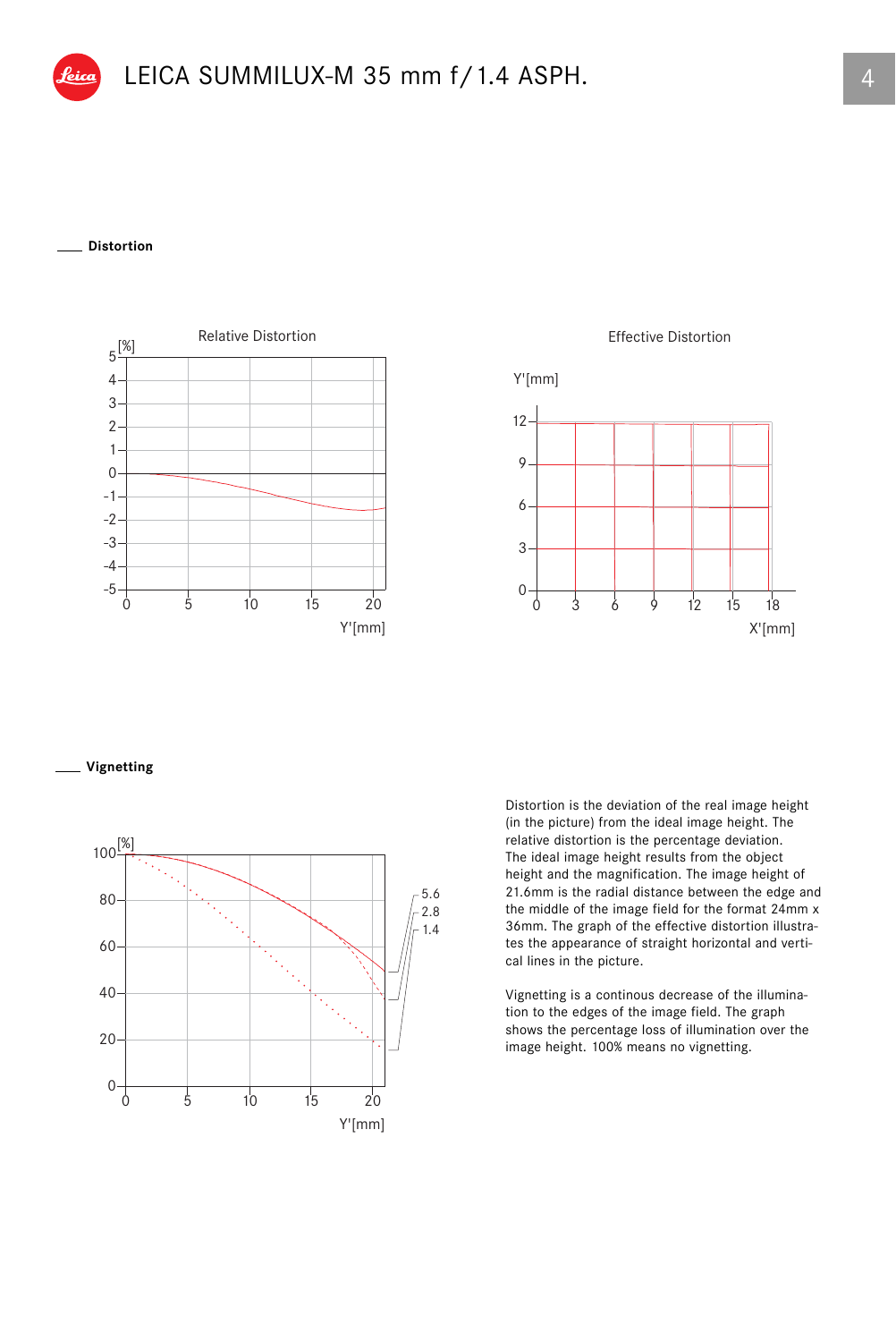

\_ Depth of field table  $\mathcal{L}$ 

|           |          | Aperture Stop    |                  |                  |                  |                  |                  |                  |                  |            |  |
|-----------|----------|------------------|------------------|------------------|------------------|------------------|------------------|------------------|------------------|------------|--|
|           |          | 1,4              | $\overline{2}$   | 2,8              | 4                | 5,6              | 8                | 11               | 16               |            |  |
|           | 0,7      | $0,684 - 0,716$  | $0,679 - 0,723$  | $0,671 - 0,732$  | $0,659 - 0,747$  | $0,644 - 0,768$  | $0,623 - 0,801$  | $0,598 - 0,848$  | $0,562 - 0,940$  | 1/17,3     |  |
|           | 0,8      | $0,779 - 0,822$  | $0,772 - 0,830$  | $0,761 - 0,843$  | $0,746 - 0,863$  | $0,726 - 0,892$  | $0,699 - 0,939$  | $0,668 - 1,005$  | $0,622 - 1,140$  | 1/20,1     |  |
| Ξ         |          | $0,967 - 1,035$  | $0,955 - 1,049$  | $0,939 - 1,071$  | $0,915 - 1,104$  | $0,885 - 1,153$  | $0,843 - 1,234$  | $0,797 - 1,355$  | $0,731 - 1,622$  | 1/25,8     |  |
| bo<br>븅   | 1,2      | $1,152 - 1,252$  | $1,135 - 1,273$  | 1,111 - 1,305    | 1,077 - 1,357    | 1,035 - 1,432    | $0,978 - 1,562$  | $0,915 - 1,765$  | $0,828 - 2,259$  | 1/31,4     |  |
|           | 1,5      | $1,425 - 1,584$  | 1,398 - 1,619    | 1,361 - 1,672    | 1,310 - 1,758    | 1,247 - 1,889    | $1,163 - 2,128$  | $1,074 - 2,532$  | $0,954 - 3,718$  | 1/39,8     |  |
| ęδ        | 2        | 1,867 - 2,154    | 1,820 - 2,221    | 1,757 - 2,324    | 1,670 - 2,498    | 1,568 - 2,776    | 1,436 - 3,337    | $1,301 - 4,475$  | $1,125 - 10,51$  | 1/53,9     |  |
| g         | 3        | $2,705 - 3,368$  | $2,607 - 3,537$  | $2,477 - 3,810$  | $2,306 - 4,311$  | $2,112 - 5,233$  | 1,876 - 7,722    | $1,648 - 19,24$  | $1,372 - \infty$ | 1/82,0     |  |
| $\supset$ | 5        | $4,224 - 6,131$  | $3,984 - 6,724$  | $3,686 - 7,803$  | $3,314 - 10,29$  | $2,923 - 17,92$  | $2,485 - \infty$ | $2,095 - \infty$ | $1,665 - \infty$ | 1/138      |  |
|           | 10       | $7,294 - 15,93$  | $6,599 - 20,75$  | $5,812 - 36,47$  | $4.932 - \infty$ | $4.106 - \infty$ | $3.284 - \infty$ | $2,631 - \infty$ | $1.981 - \infty$ | 1/279      |  |
|           | $\infty$ | $26.71 - \infty$ | $19.21 - \infty$ | $13.74 - \infty$ | $9.634 - \infty$ | $6.896 - \infty$ | $4.842 - \infty$ | $3,535 - \infty$ | $2,446 - \infty$ | $1/\infty$ |  |



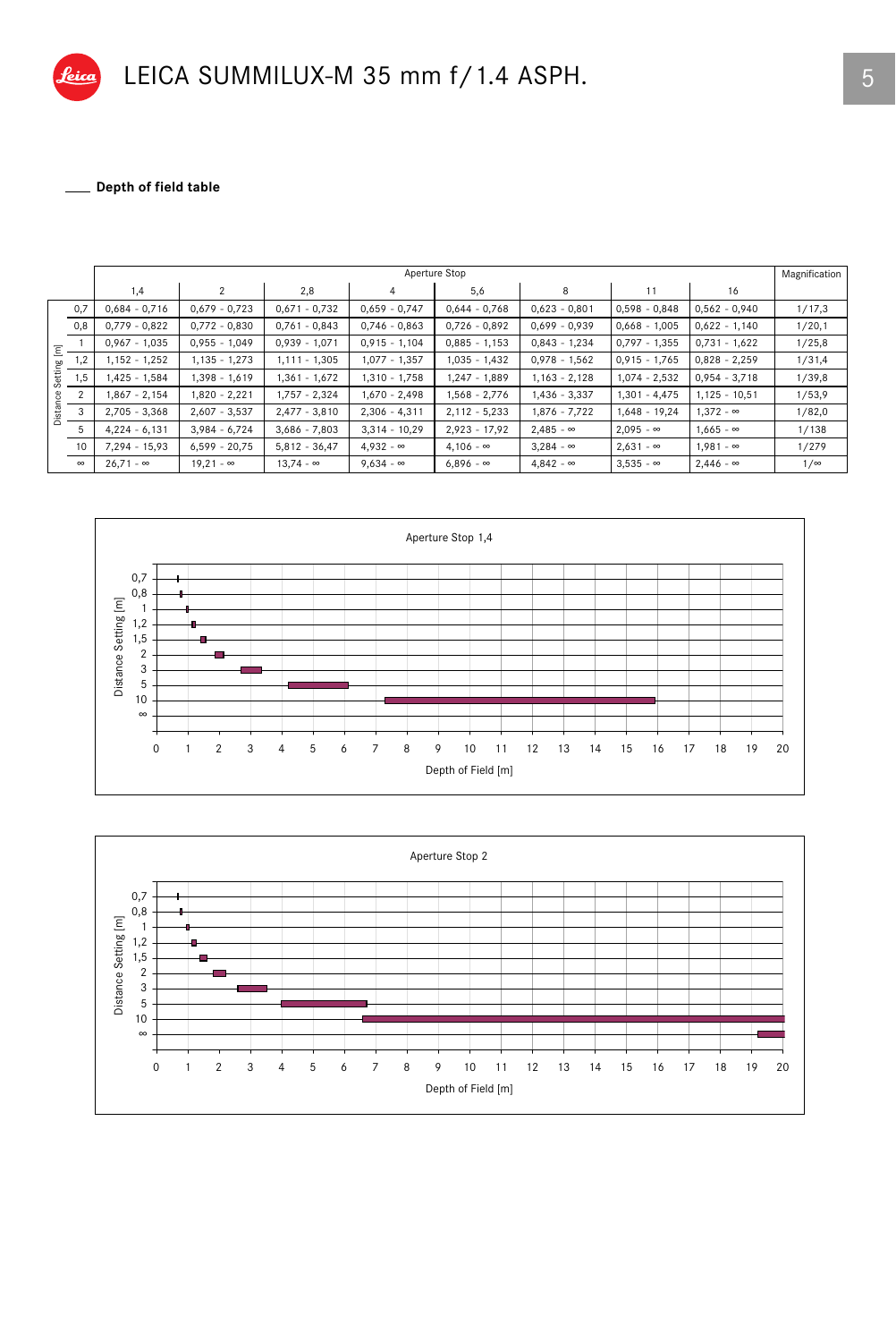